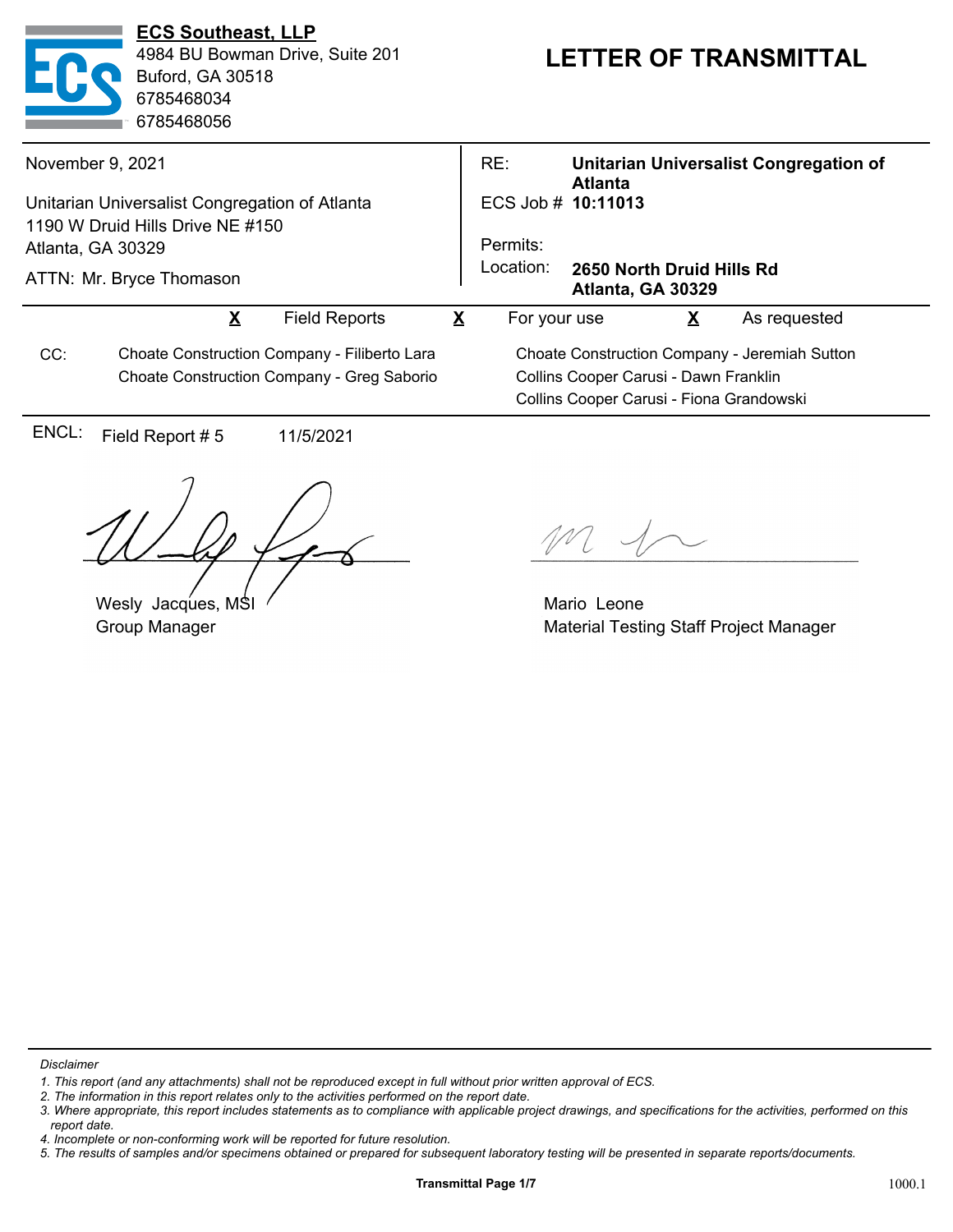|                                   | Buford, GA 30518                                                                                                            | <b>ECS Southeast, LLP</b><br>4984 BU Bowman Drive, Suite 201<br>(678) 546-8034 [Phone]<br>(678) 546-8056 [Fax] |                                                                   | Project No.<br>Report No.                                      | <b>FIELD REPORT</b><br>10:11013<br>5 |                    |
|-----------------------------------|-----------------------------------------------------------------------------------------------------------------------------|----------------------------------------------------------------------------------------------------------------|-------------------------------------------------------------------|----------------------------------------------------------------|--------------------------------------|--------------------|
| Project                           | Unitarian Universalist Congregation of Atlanta<br>Location<br>Atlanta, GA<br>Unitarian Universalist Congregation of Atlanta |                                                                                                                | Day & Date<br>Weather<br>On-Site Time<br>Lab Time<br>Travel Time* | Friday 11/5/2021<br>66 °/ Sunny<br>1.00<br>0.25<br><u>1.50</u> |                                      |                    |
| Client<br>Contractor              |                                                                                                                             |                                                                                                                |                                                                   |                                                                |                                      |                    |
|                                   | <b>None Listed</b>                                                                                                          |                                                                                                                |                                                                   | Total<br>Re Obs Time                                           | 2.75<br>0.00                         |                    |
| <b>Remarks</b>                    |                                                                                                                             |                                                                                                                |                                                                   |                                                                |                                      |                    |
| Trip Charges*<br>Chargeable Items | 30.00                                                                                                                       | Tolls/Parking*                                                                                                 | Mileage*                                                          | Time of                                                        | Arrival<br>4:30P                     | Departure<br>5:30P |

\* Travel time and mileage will be billed in accordance with the contract.

**Summary of Services Performed (field test data, locations, elevations & depths are estimates) & Individuals Contacted.**

The undersigned arrived on site, as requested, to observe BMP's and to perform a weekly/post-rainfall NPDES inspection.

BMP's were observed to be placed and maintained in accordance with the project drawings. Please see the attached NPDES Site Inspection Report for details.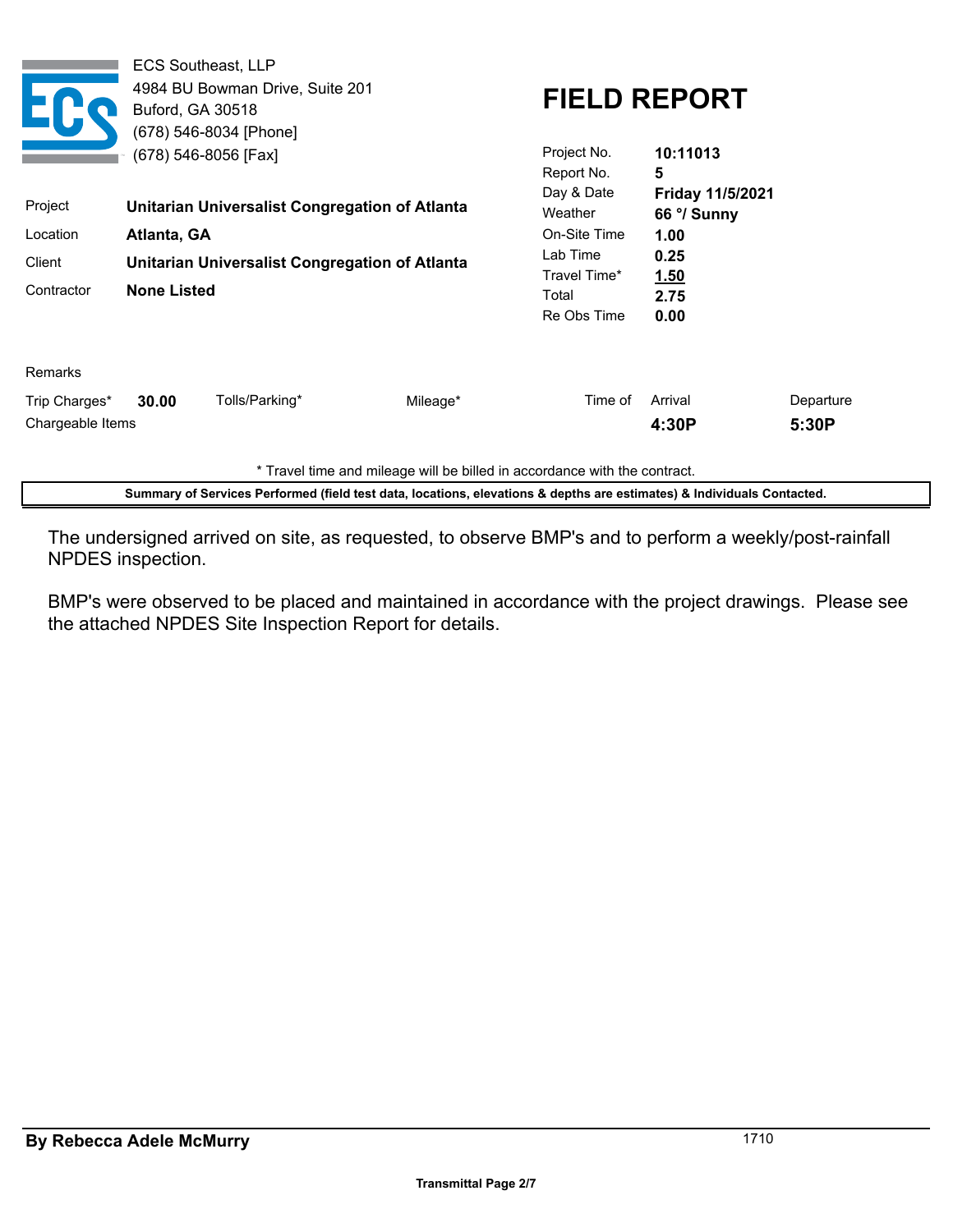### **NPDES SITE INSPECTION REPORT**



# **ECS SOUTHEAST, LLP**

4984 B U Bowman Dr #201 Buford, GA 30518

| <b>General Information</b>                                                                      |                                                |  |  |
|-------------------------------------------------------------------------------------------------|------------------------------------------------|--|--|
| <b>Project Name</b>                                                                             | Unitarian Universalist Congregation of Atlanta |  |  |
| <b>Client Name</b>                                                                              | Unitarian Universalist Congregation of Atlanta |  |  |
| Project No.                                                                                     | Work Order No.<br>11013                        |  |  |
| <b>Date of Inspection</b>                                                                       | <b>Report No.</b><br>11/04/2021                |  |  |
| <b>Inspector's Name(s)</b>                                                                      | Rebecca<br>McMurry                             |  |  |
| <b>Type of Inspection</b>                                                                       |                                                |  |  |
| $\Box$ Daily<br>$\Box$ Weekly<br>$\Box$ During storm event<br>$\Box$ Post-storm event           |                                                |  |  |
| <b>Weather Information</b>                                                                      |                                                |  |  |
| Has rained since the last inspection?<br>$\Box$ No<br>$\Box$ Yes                                |                                                |  |  |
| If yes, provide:<br><b>Storm Start Date:</b><br>Approximate Rainfall(in):<br>11/04/2021<br>0.50 |                                                |  |  |
| Weather at time of this inspection?<br>sunny/rain                                               |                                                |  |  |

|                | <b>BMP/Activity</b>                                                                                                                                                            | Implemented?                 | <b>Maintenence</b><br><b>Required?</b> | <b>Corrective Action Needed and Notes</b> |
|----------------|--------------------------------------------------------------------------------------------------------------------------------------------------------------------------------|------------------------------|----------------------------------------|-------------------------------------------|
| 1              | Are all disturbed areas<br>not actively being worked<br>properly stabilized or<br>protected?                                                                                   | $\Box$ Yes $\Box$ No         | $\Box$ Yes $\Box$ No                   |                                           |
| 2              | Are natural resource areas $\sqrt{\phantom{a}}$ Yes $\sqrt{\phantom{a}}$ No<br>(e.g., streams, wetlands,<br>mature trees, etc.)<br>protected with barriers or<br>similar BMPs? |                              | $\Box$ Yes $\Box$ No                   |                                           |
| 3              | Are perimeter controls<br>and sediment barriers<br>adequately installed and<br>maintained?                                                                                     | $\Box$ Yes $\Box$ No         | $\Box$ Yes $\Box$ No                   |                                           |
| $\overline{4}$ | Are storm drain inlets<br>properly protected?                                                                                                                                  | $\blacksquare$ Yes $\Box$ No | $\Box$ Yes $\Box$ No                   |                                           |
| 5              | Is there evidence of<br>sediment being tracked<br>into the street?                                                                                                             | $\Box$ Yes $\Box$ No         | $\Box$ Yes $\Box$ No                   |                                           |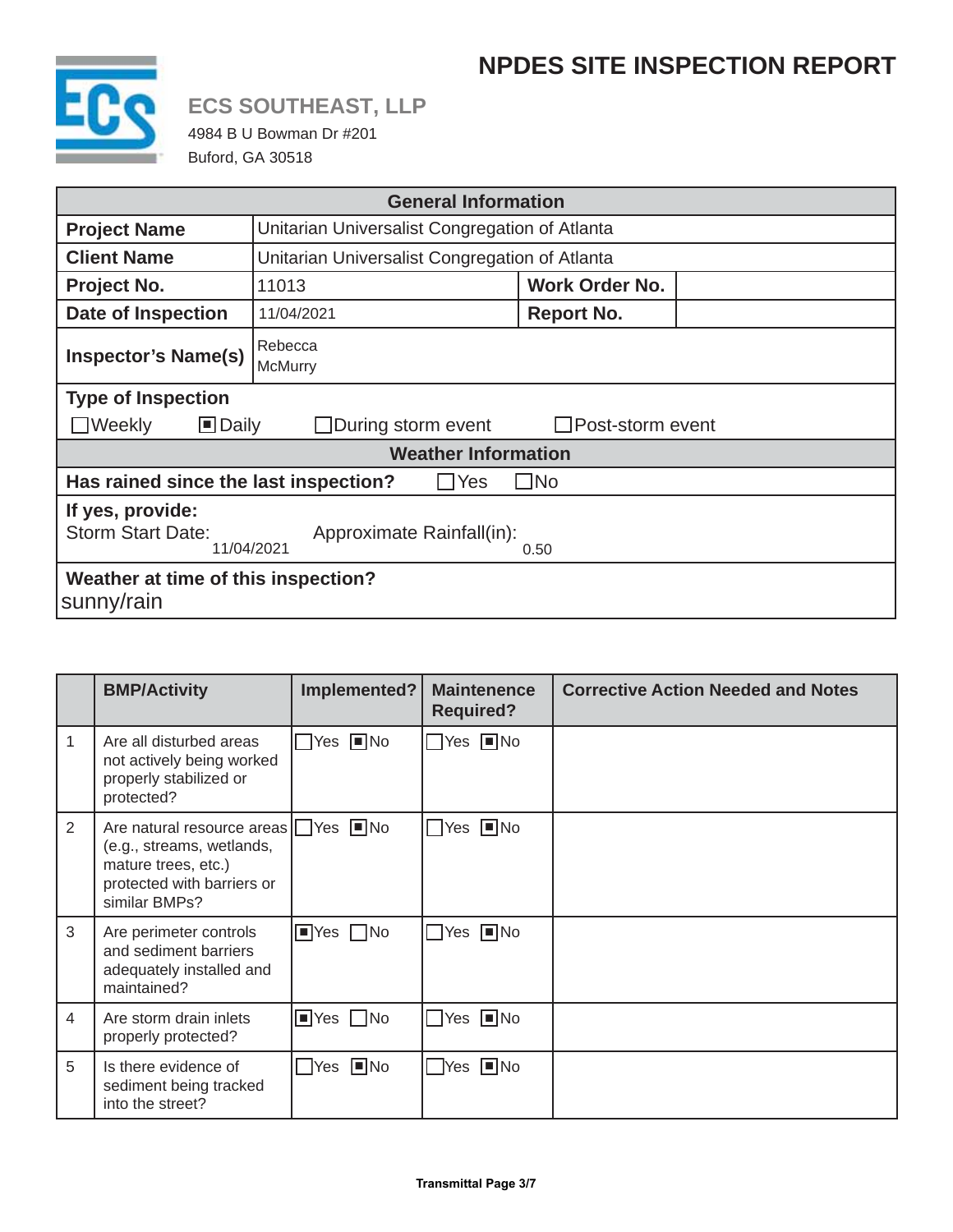### **NPDES SITE INSPECTION REPORT**



### **ECS SOUTHEAST, LLP**

4984 B U Bowman Dr #201 Buford, GA 30518

|    | <b>BMP/Activity</b>                                                                                                                                                                           | Implemented?   Maintenence | <b>Required?</b>     | <b>Corrective Action Needed and Notes</b> |
|----|-----------------------------------------------------------------------------------------------------------------------------------------------------------------------------------------------|----------------------------|----------------------|-------------------------------------------|
| -6 | Are vehicle and equipment $\boxed{\blacksquare}$ Yes $\boxed{\blacksquare}$ No<br>fueling, cleaning, and<br>maintenance areas free of<br>spills, leaks, or any other<br>deleterious material? |                            | $\Box$ Yes $\Box$ No |                                           |

#### **CERTIFICATION STATEMENT**

" I certify under penalty of law that this document and all attachments were prepared under my direction or supervision in accordance with a system designed to assure that qualified personnel properly gathered and evaluated the information submitted. Based on my inquiry of the person or persons who manage the system, or those persons directly responsible for gathering the information, the information submitted is, to the best of my knowledge and belief, true, accurate, and complete. I am aware that there are significant penalties for submitting false information, including the possibility of fine and imprisonment for knowing violations."

| Print Name: | Cert. #: |  |
|-------------|----------|--|
| Signature:  | Date:    |  |

The following was noted: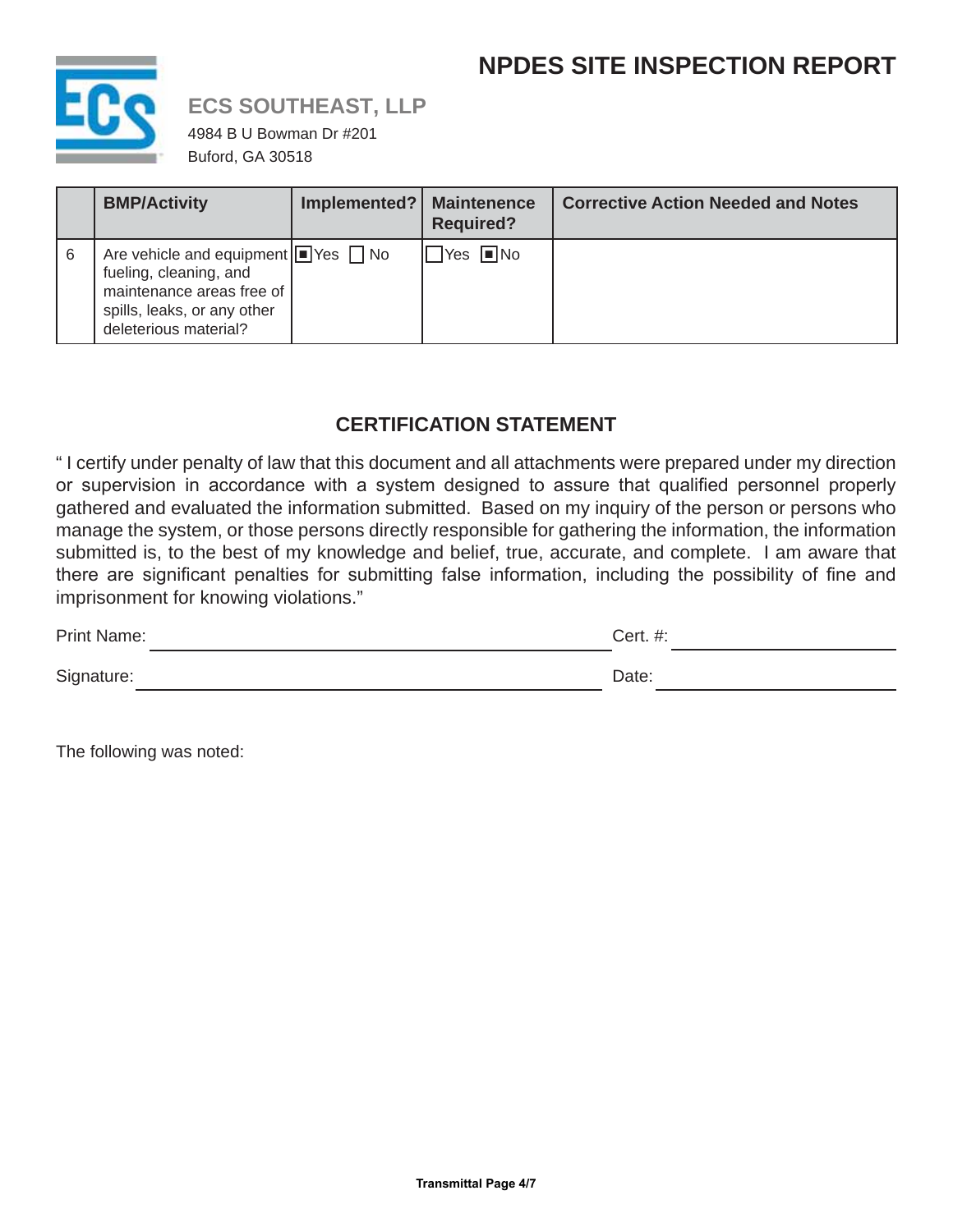## **Attachments**



silt fence (1)





**Transmittal Page 5/7**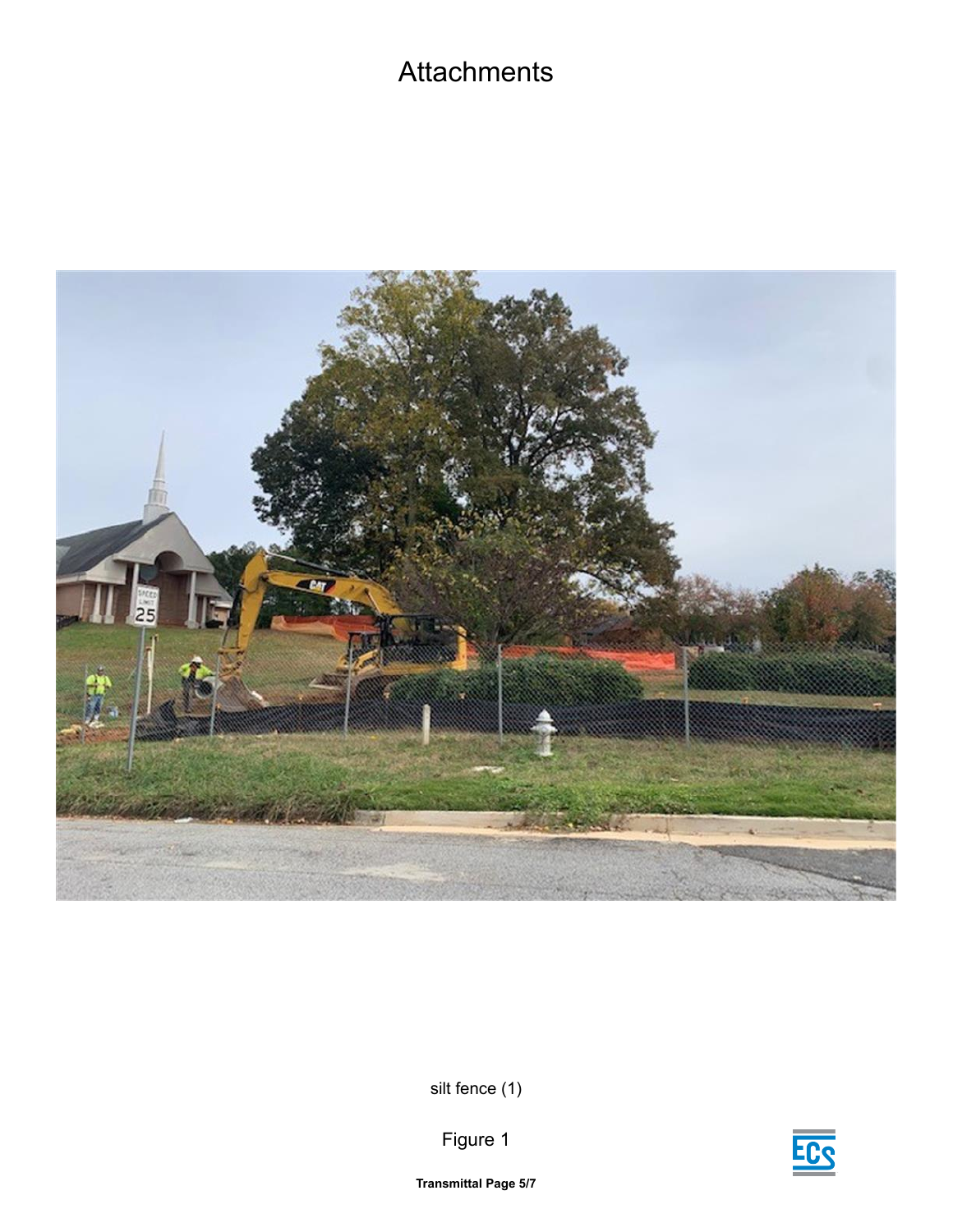### **Attachments**



silt fence (2)



Figure 2

**Transmittal Page 6/7**